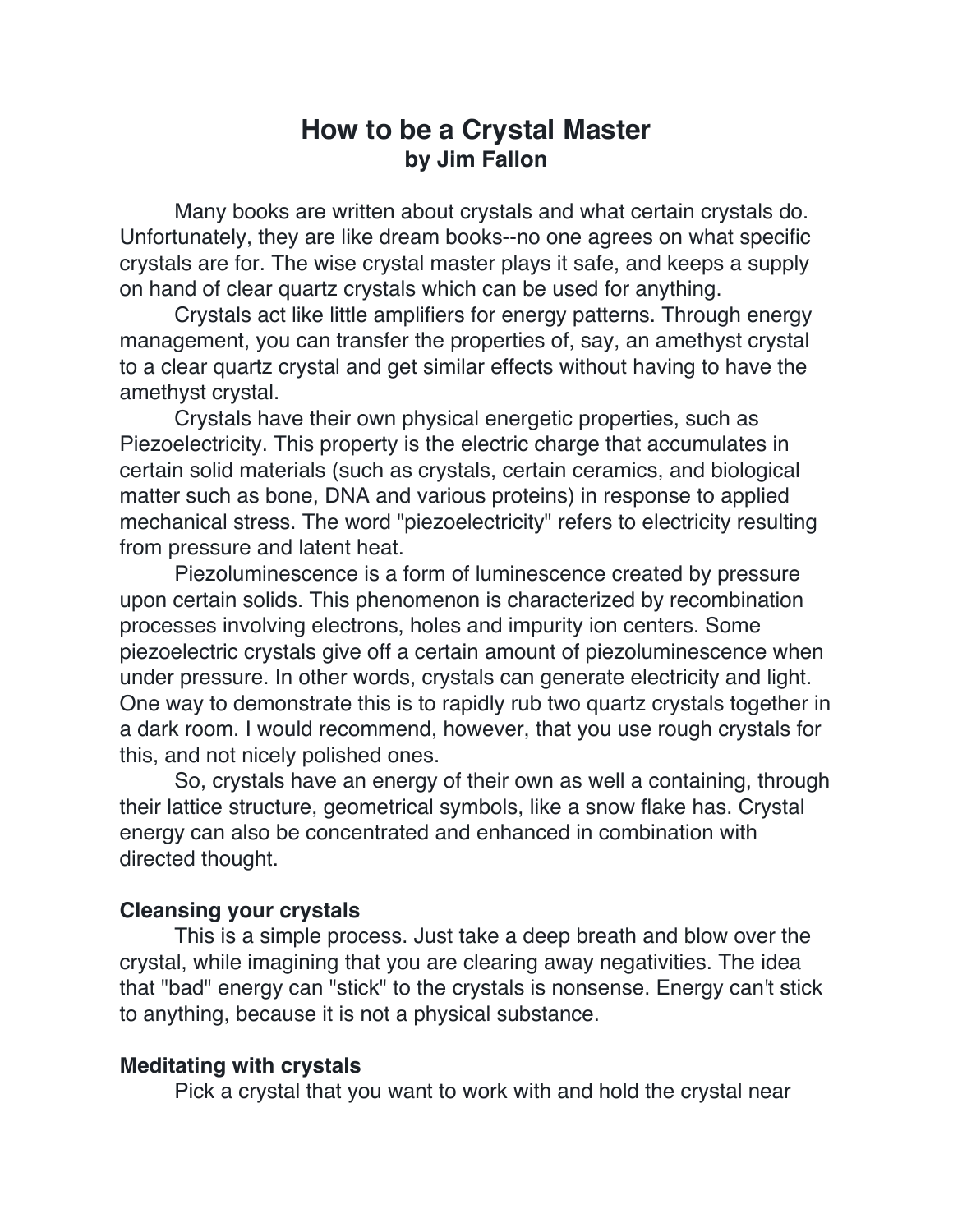your navel. Use the pikopiko breathing technique and, as you breath out, imagine your breath is passing over the end of the crystal. Then, on the in breath, imagine your breath is entering through the crystal, directly into your navel. Continue this for a few rounds to build up a circuit of energy. Now imagine you are mentally entering the crystal, and try to imagine the structure and the energy of the crystal; what does it look like, such as the quality of light, and pay attention to any images that come to mind, and scenes or figures that surface. Don't analyze what you see, just let the imagery play out before your inner eyes.

Pay attention to what you may be feeling and what kind of thoughts you are having. Notice any sensations in your body. When you have finished, just sit for a few moments with your eyes closed and take some slow deep breaths, and when you feel ready, open your eyes.

# **Healing with crystals**

Crystals will help direct the flow of healing energy, either towards the body or away from the body, depending on where the point of the crystal is pointing to.

For example, if you have an issue with a area of the body, place your left palm over that area of the body, and hold a quartz crystal in your right hand with its point facing away from the body, directed towards the earth. Perform pikopiko from these two points, the body area and the crystal and imagine all inharmonious energy is releasing from your body and passing out through the crystal into the earth. this is for removing energy patterns.

The reverse process can be used to install healing energies. Hold he quartz crystal in your right hand pointing in towards the area concerned. Hold your left hand up, palm facing upwards. As you breathe deeply, imagine healing energies from the universe up above passing though your left palm though the crystal into your body. You can even do the same process for another person.

## **Crystal Grids**

A crystal grid is an arrangement of crystals in some type of geometric pattern with the intention of combining and focusing of energies to manifest a specific purpose.. You can cast multiple crystals asking for a pattern or symbol to have the effect you want. You can also make the pattern as simple or as complex as you want.

You can add to this pattern a central stone to help focus the grid to